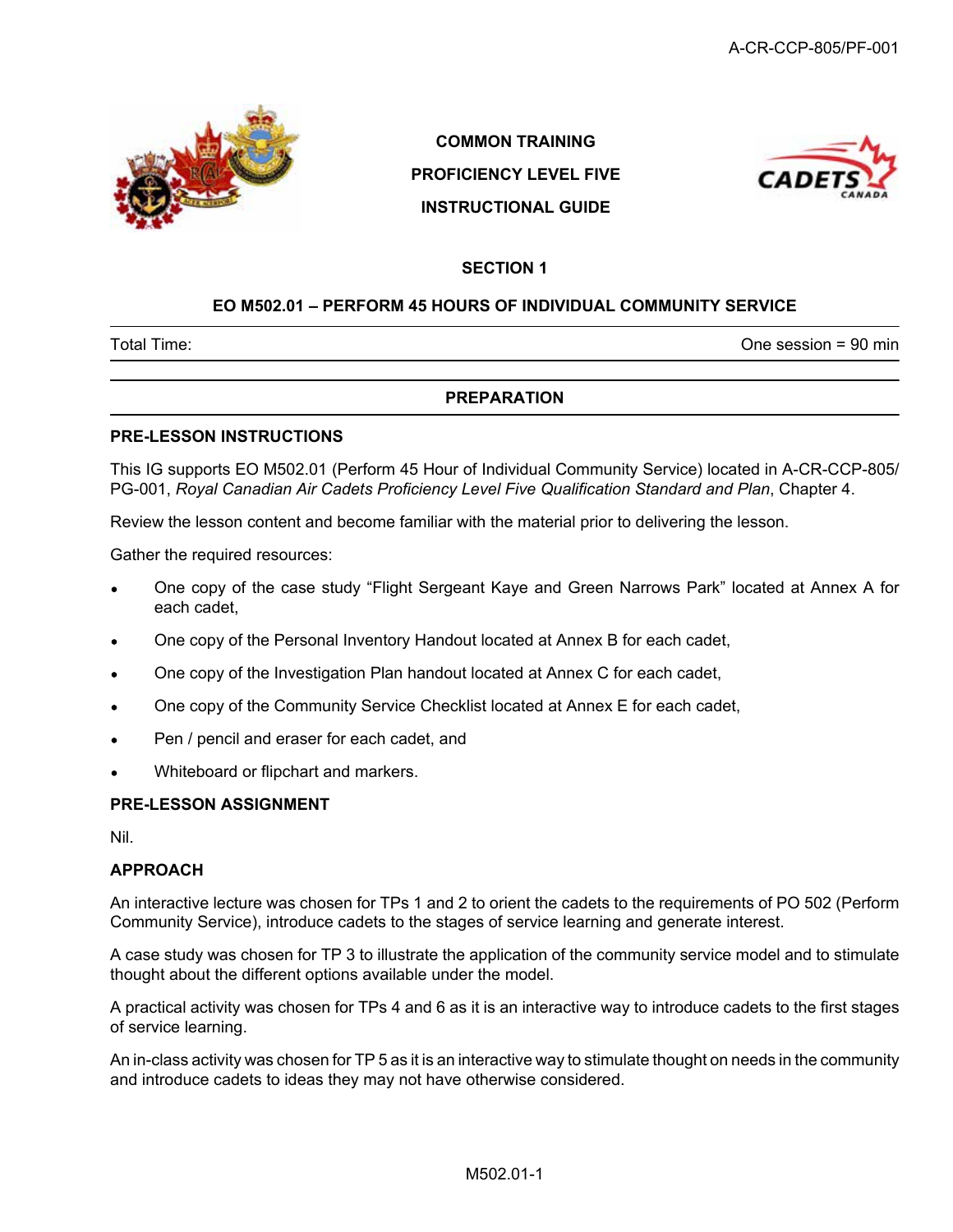# **INTRODUCTION**

#### **REVIEW**

Nil.

# **OBJECTIVES**

By the end of this lesson the cadet shall have an understanding of the requirements for 502 PC (Perform Community Service) and the stages of service learning. They will also have begun the first stage of service learning, as required to complete PO 502 (Perform Community Service).

### **IMPORTANCE**

It is important for cadets to perform community service as it contributes directly to supporting part of the aim of the Cadet Program—to develop attributes of good citizenship. Through completing the stages of service learning, cadets can ensure community service is meaningful and successful.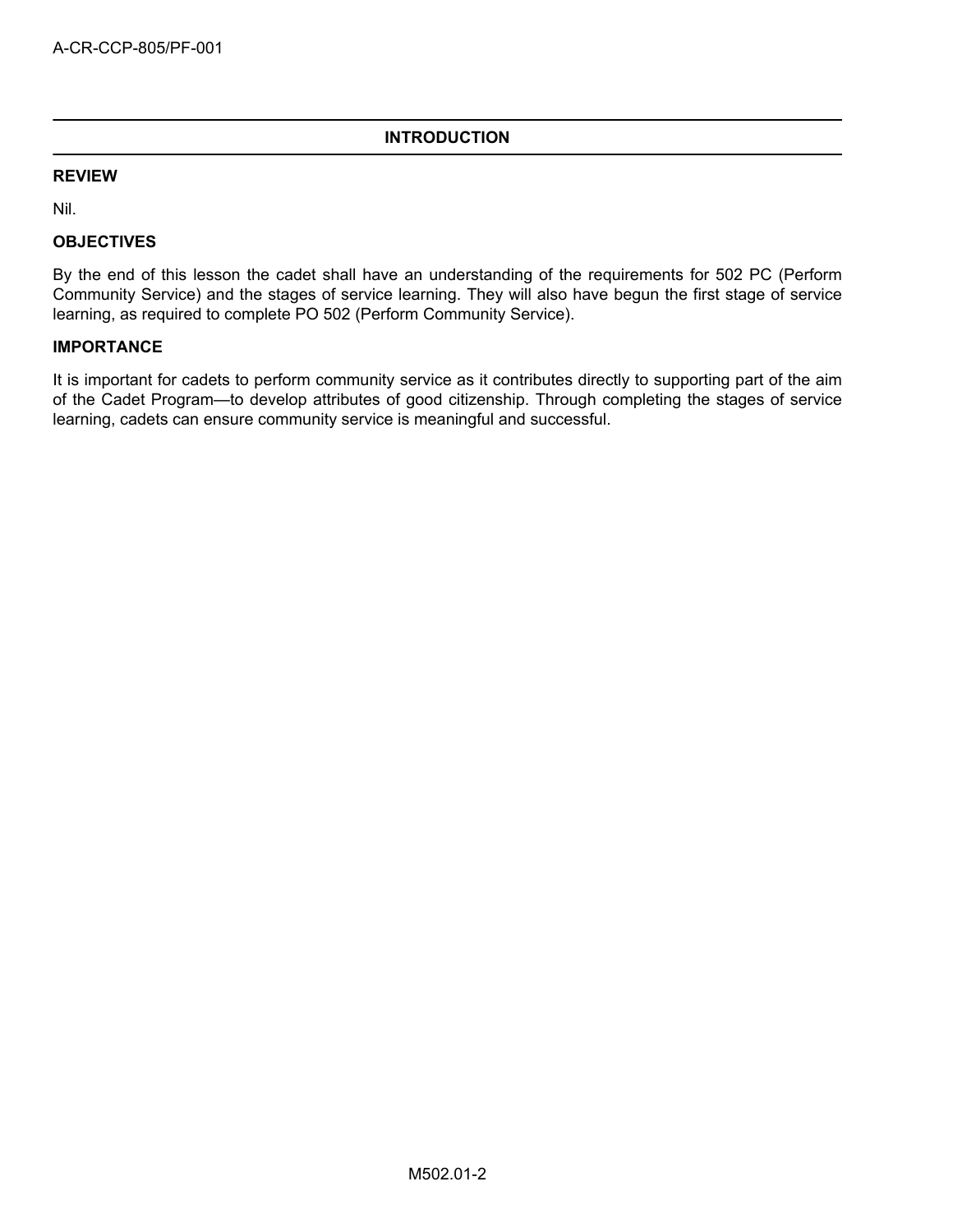# **Teaching Point 1 Review the requirements of PO 502 (Perform Community Service).**

Time: 10 min Method: Interactive Lecture Communication of the Method: Interactive Lecture

A requirement of Phase Five / Master Cadet / Proficiency Level Five is the completion of 45 hours of community service. These hours will be tracked by cadets in the Phase Five / Master Cadet / Proficiency Level Five logbook.

The 45 hours of community service shall not consist of activities that directly benefit the corps / squadron or the sponsor, such as fundraising. However, community service activities that the corps / squadron participates in (such as supporting the Royal Canadian Legion Poppy Campaign) may be used to satisfy the 45-hour requirement.

At least one community service activity must be completed using the "community service learning model," a five-stage process that ensures that the community service has value, purpose, and meaning, offers learning experiences, and uses previously acquired skills and knowledge.

The model's steps, which are explained thoroughly in the next TP, consist of:

- inventory and investigation,
- preparation and planning,
- action,
- reflection, and
- demonstration.

As part of the PC for PO 502 (Perform Community Service), cadets' demonstrations of community service (the last stage of the model) will be evaluated. Cadets will showcase one or more community service activity and demonstrate one to three major learning outcomes from the community service.

#### **CONFIRMATION OF TEACHING POINT 1**

#### **QUESTIONS**:

- Q1. How many hours of community service must cadets complete in order to successfully complete PO 502 (Perform Community Service)?
- Q2. Why will activities benefiting the corps / squadron not be counted towards the requirements of PO 502 (Perform Community Service)?
- Q3. What is the final stage of the service learning model and what must be done to successfully complete it?

#### **ANTICIPATED ANSWERS**:

- A1. 45 hours.
- A2. Cadet community service is intended to be outward focused, benefiting the community rather than the corps / squadron itself. Genuine community service is focused on improving the situation of the community, rather than one's own situation.
- A3. Demonstration. Cadets must showcase one or more of their community service activities and demonstrate one to three learning outcomes from the service.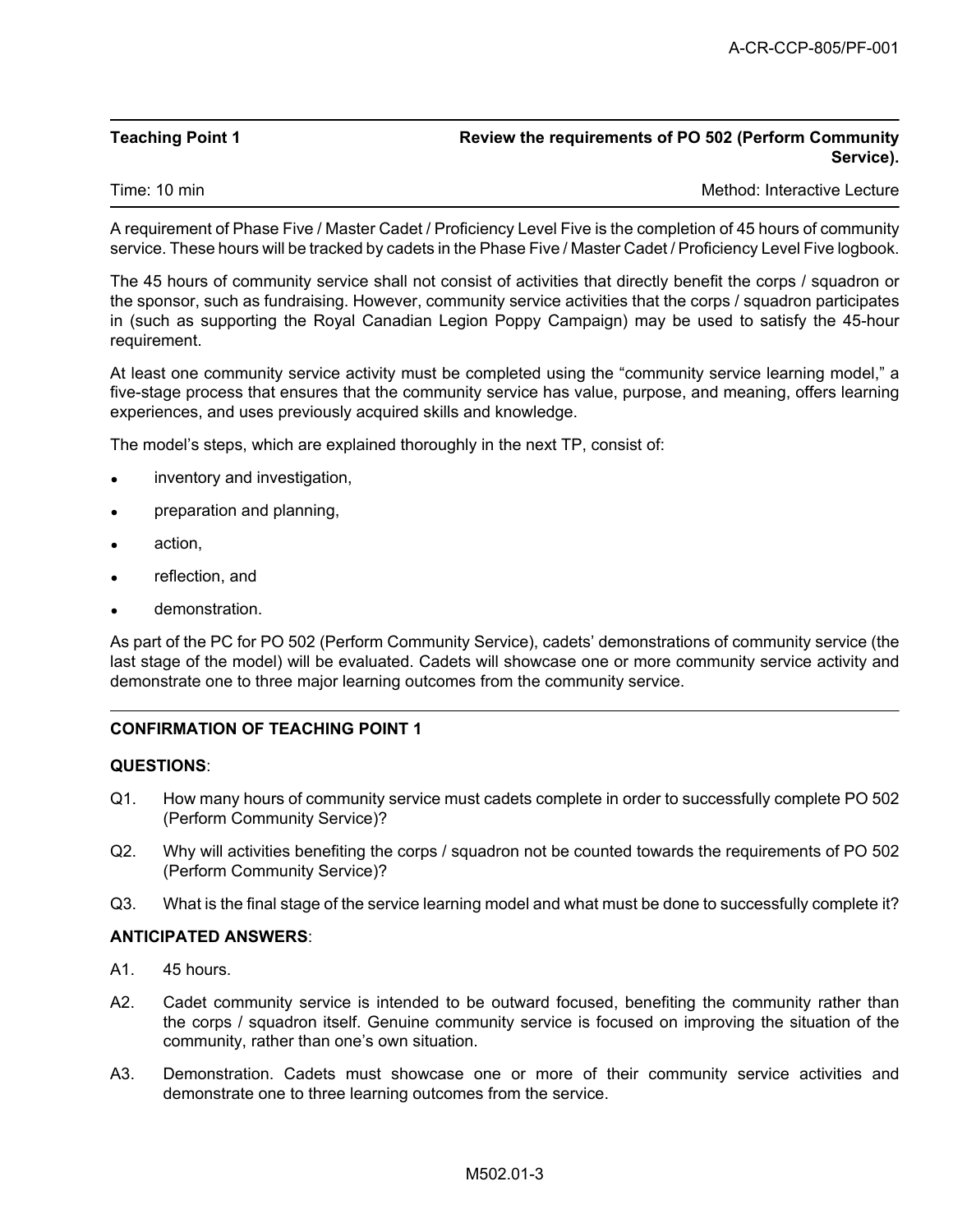## **Teaching Point 2 Explain the five stages of service learning.**

Time: 20 min Method: Interactive Lecture Communication of the Method: Interactive Lecture

- Conduct the interactive lecture using a dynamic method that allows for the engagement of the cadets, such as:
	- having the cadets review a handout covering the material, highlighting key points, marking a question mark beside points needing clarification, and making other notes as needed; or
	- assigning a stage to each cadet, or pairs of cadets, to read and review and present to the other cadets.

### **STAGE 1: INVENTORY AND INVESTIGATION**

#### **Objective**

The aim of the first stage of service learning is to identify a genuine opportunity for meaningful community service.

#### **Process**

A genuine opportunity for meaningful community service is found by identifying a verified need in the community which appeals to the individual's interests and which their skills and knowledge will allow them to fill.

This stage is completed in two steps:

First, a personal inventory is created, identifying the skills, knowledge, and strengths of the volunteer. This simple list will serve as a tool to identify the optimal manner in which the individual can address a community need.

Second, a need in the community is identified. This may be done by:

- identifying an existing program or activity that is addressing a community need;
- observing a need in the community; and / or
- receiving a request from the community for assistance in meeting a need.

The volunteer then investigates the problem and validates the need. The observable need or issue is the manifestation or symptom of the problem. Where possible, the underlying problem should be the target of the community service rather than the visible need. For example, to address the need posed by litter in a park, the volunteer could arrange for the installation of additional garbage cans rather than organizing patrols. This would address the underlying problem, a lack of places to put garbage, rather than the observable issue (the presence of trash).



Even if a need is identified through a request from a community member or organization, an investigation is still conducted to document, authenticate, and understand the underlying problem behind the need.

Research methods that may be used to investigate underlying problems and validate needs include:

examining the media, such as books, magazines, and newspapers;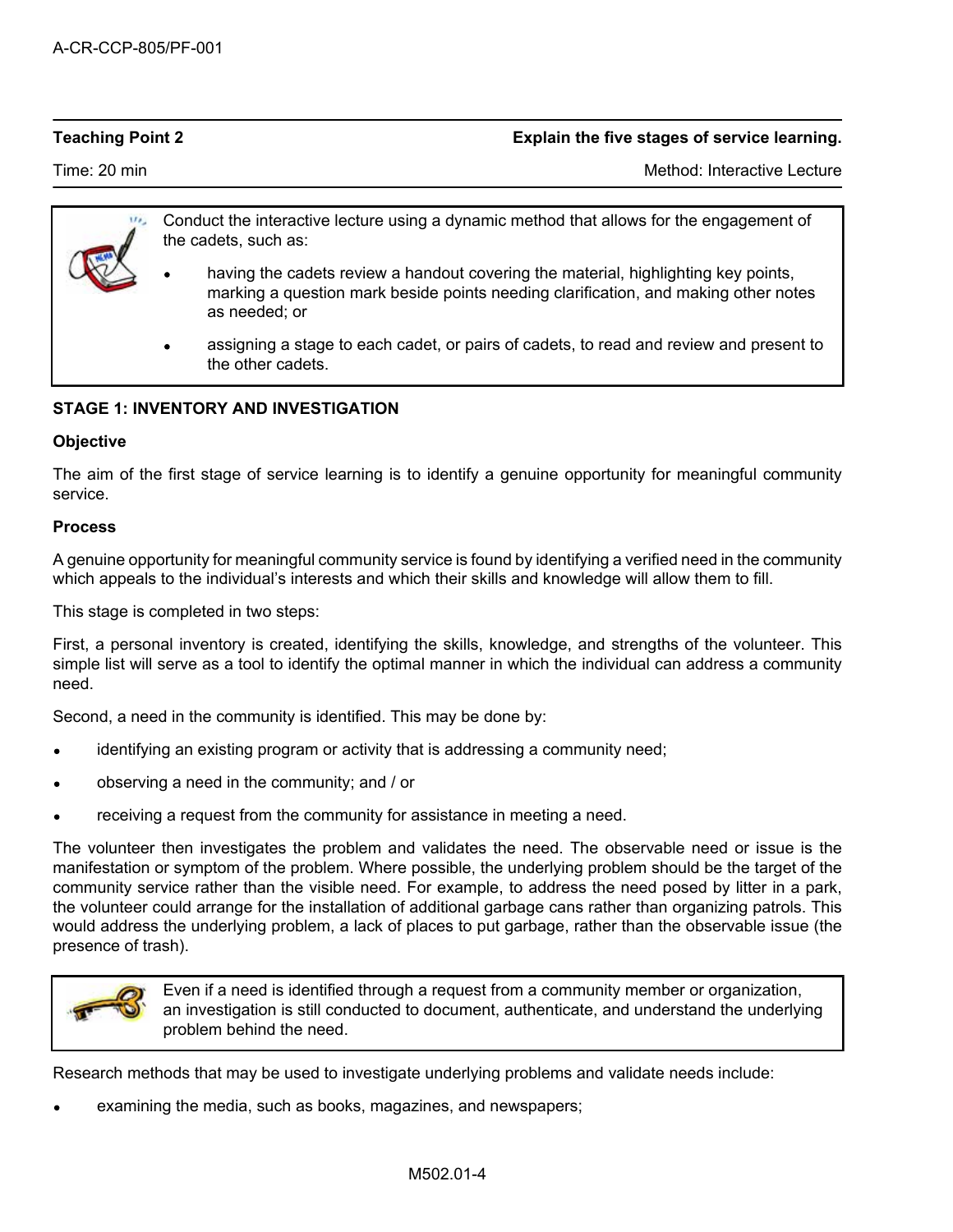- conducting interviews with people who have expertise in the subject matter;
- reviewing past experiences;
- observing relevant situations (eg, investigating homelessness by visiting a local shelter); and
- conducting a survey with people who may have knowledge about the subject matter.

When the investigation is completed, the volunteer will understand the extent of the need and have developed a baseline from which they may monitor progress.

#### **STAGE 2: PREPARATION AND PLANNING**

#### **Objective**

The aim of the second stage of the service learning process is to prepare the volunteer to complete the service by developing a plan.

#### **Process**

The volunteer completes a plan for performing the community service. The plan should draw upon the skills and knowledge identified during the inventory and directly address the need and problem found during the investigation. Collaboration with community organizations, such as government agencies and non-profit organizations, will almost definitely play a prominent role in the plan. If the plan involves multiple volunteers, roles and responsibilities for those involved must be identified. Finally, realistic parameters and objectives will be defined, working off the benchmarks identified in the first stage.

Developing the plan may involve more research using the methods discussed earlier or other methods.

#### **STAGE 3: ACTION**

#### **Objective**

In this stage, the community service is conducted.

#### **Process**

While conducting the community service, it is important that the volunteer monitor progress towards the objectives, conduct more research as needed and alter the plan as required.

#### **STAGE 4: REFLECTION**



Stage 4: Reflection may occur both during and after implementation of the community service activity. Reflection during the activity may reveal better ways to complete the community service or a new focus.

### **Objective**

The aim of the fourth stage is to place the service learning experience in the context of the volunteer, the community, and the global community.

#### **Process**

Reflection is not simply a process for reviewing the events that have occurred. Rather, it is a method by which the volunteer examines the events within the context of themself and the community.

Questions that may be answered through reflection include: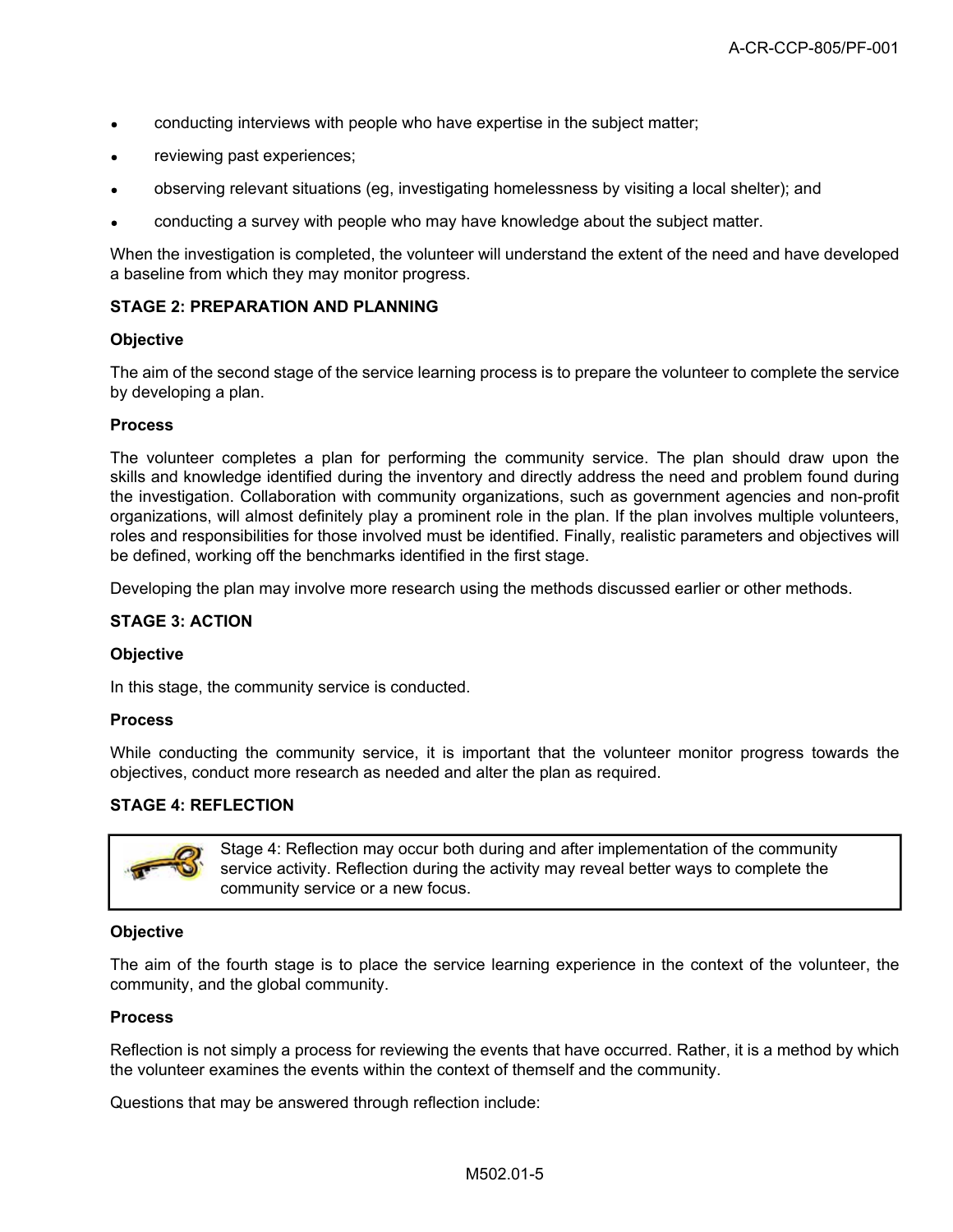- What did I learn from this experience?  $\bullet$
- What will I take away from this experience?
- How did I feel when conducting the service? Why?
- Five years from now, how will I remember this service?
- If I could share one message with the community as a result of this service activity, what would it be?
- What would I do differently?

To reflect, volunteers could complete:

- the four square reflection tool located at Annex D,
- a journal, blog, or video blog,
- an analysis of a "day in the life" of those benefiting from the service. How has it changed? How might they feel differently?
- a piece of art that represents the community service activity, or
- another activity that provides a structured avenue to viewing the community service.

#### **STAGE 5: DEMONSTRATION**

#### **Objective**

The aim of the final stage of the service learning model is to showcase what the volunteer has done and the effect it has had on the volunteer and the community.

#### **Process**

Examples of demonstrations include:

- a report to peers, staff, parents / community members,
- an article or letter to a local newspaper,
- a publication or website,
- a video or photo essay,
- a presentation or performance, and  $\bullet$
- a public display of art.

Demonstrations share what the volunteer has discovered and learned and may inspire others to become involved.



Consider the volunteer at the beginning of the service learning process, in Stage 1: Inventory and Investigation or Stage 2: Preparation and Planning: a demonstration would be extremely helpful to them as they consider getting involved in the community.

By inspiring and informing other volunteers, demonstrations can leverage one individual's involvement into the involvement of many and contribute to building a culture of community service.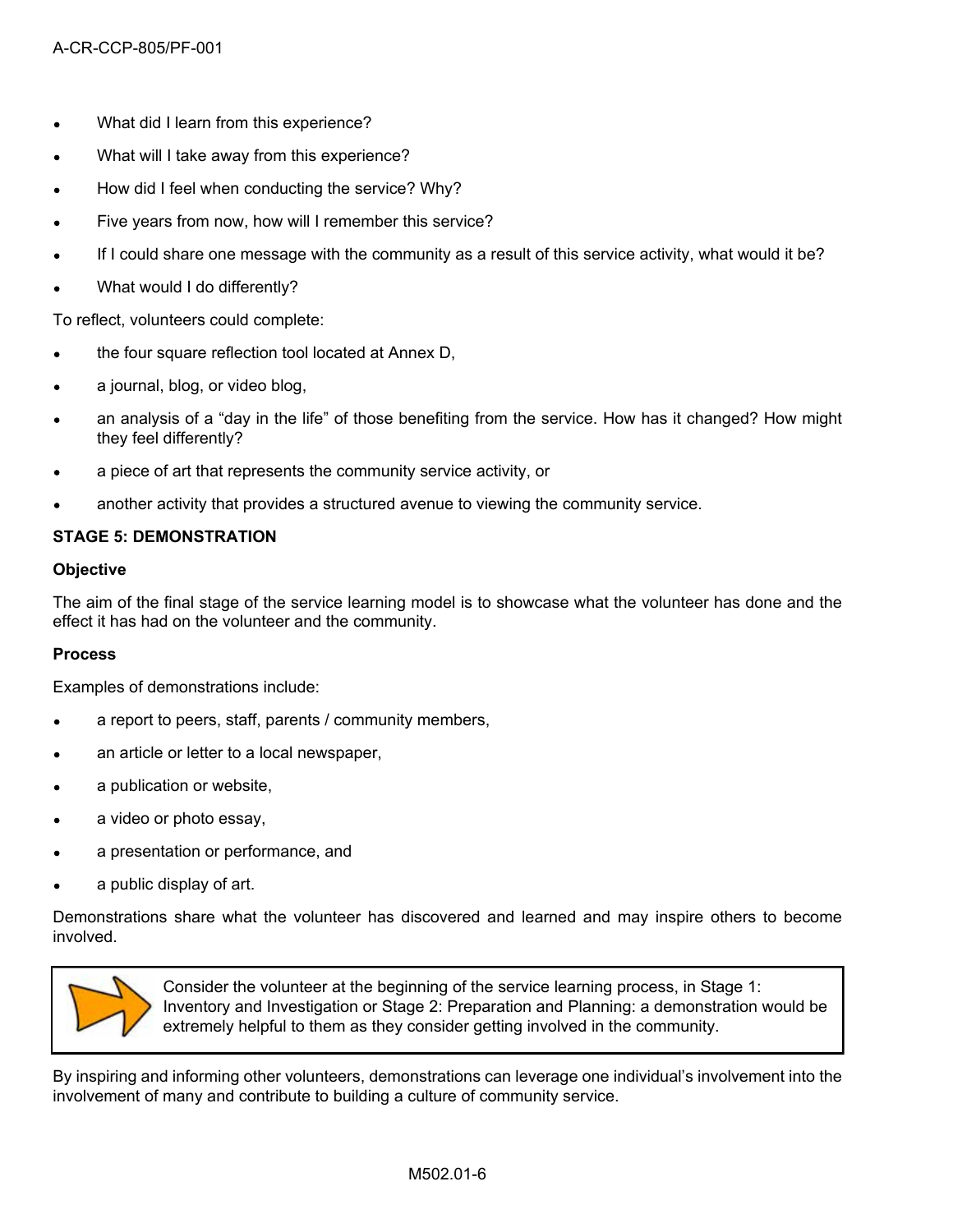### **CONFIRMATION OF TEACHING POINT 2**

#### **QUESTIONS**:

- Q1. While conducting the community service, it is important to continually monitor progress and make modifications to the plan as necessary. What types of modifications to the plan might be made?
- Q2. Why create a personal inventory of interests, skills, and knowledge?
- Q3. Where might needs be observed in the community?
- Q4. What may be achieved through the demonstration phase?

#### **ANTICIPATED ANSWERS**:

- A1. Extension or shortening of timelines, modification of objectives, involvement of more or fewer volunteers, etc.
- A2. Meaningful service opportunities will put a person's skills to good use. Service will be more enjoyable if it aligns with skills and interests.
- A3. Daily life. The press. City council minutes. Academic reports.
- A4. Inform other individual's plans for community service. Inspire others to perform community service. Raise awareness for the need or issue.

| <b>Teaching Point 3</b> | Have the cadets identify the stages of service learning in a<br>case study. |  |  |
|-------------------------|-----------------------------------------------------------------------------|--|--|
| Time: 25 min            | Method: Case Study                                                          |  |  |

Have the cadets review the case study located at Annex A.

Conduct a discussion on the stages of the service learning model seen in the case study to identify alternative methods of completing the five stages.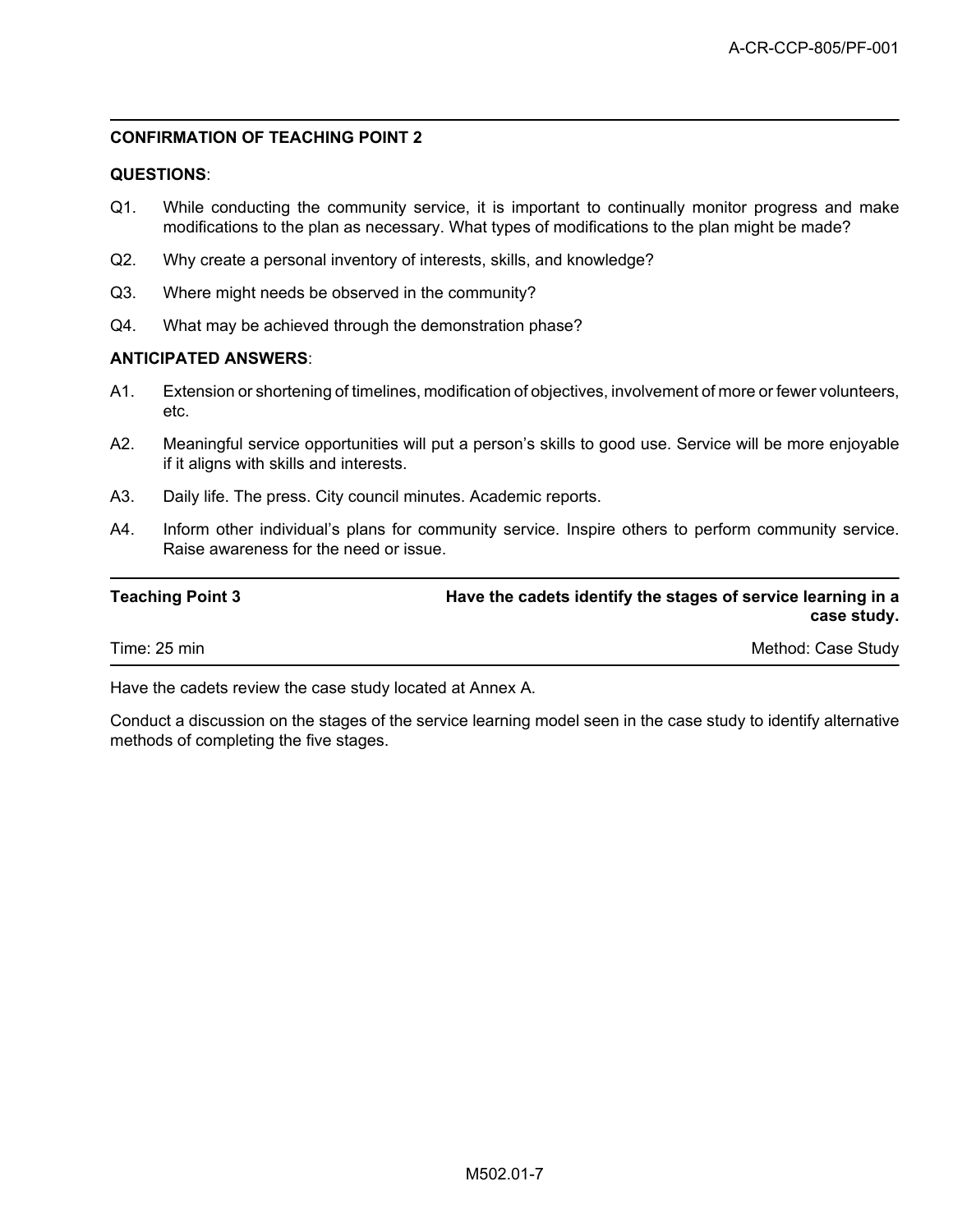# **TIPS FOR ANSWERING / FACILITATING DISCUSSION:**

- Establish ground rules for discussion, eg, everyone should listen respectfully; don't interrupt; only one person speaks at a time; no one's ideas should be made fun of; you can disagree with ideas but not with the person; try to understand others as much as you hope they understand you; etc.
- Sit the group in a circle, making sure all cadets can be seen by everyone else.  $\bullet$
- Ask questions that will provoke thought; in other words avoid questions with yes or no  $\bullet$ answers.
- Manage time by ensuring the cadets stay on topic.
- Listen and respond in a way that indicates you have heard and understood the cadet.  $\bullet$
- This can be done by paraphrasing their ideas.  $\bullet$
- $\bullet$ Give the cadets time to respond to your questions.
- Ensure every cadet has an opportunity to participate. One option is to go around the group and have each cadet answer the question with a short answer. Cadets must also have the option to pass if they wish.
- Additional questions should be prepared ahead of time.  $\bullet$

### **SUGGESTED QUESTIONS**:

- Q1. How did FSgt Kaye find the underlying problem in Green Narrows? How else could she have researched it?
- Q2. How well did FSgt Kaye's plan reflect her interests, skills, and knowledge?
- Q3. Would you have conducted the community service differently? If so, how?
- Q4. How did FSgt Kaye reflect on her community service? How else could she have reflected?
- Q5. Do you think FSgt Kaye's method of demonstration was a good one? Why or why not?



Other questions and answers will develop throughout the group discussion. The group discussion should not be limited to only those suggested.



Reinforce those answers given and comments made during the group discussion, ensuring the teaching point has been covered.

# **CONFIRMATION OF TEACHING POINT 3**

The cadets' participation in the group discussion will serve as the confirmation for this TP.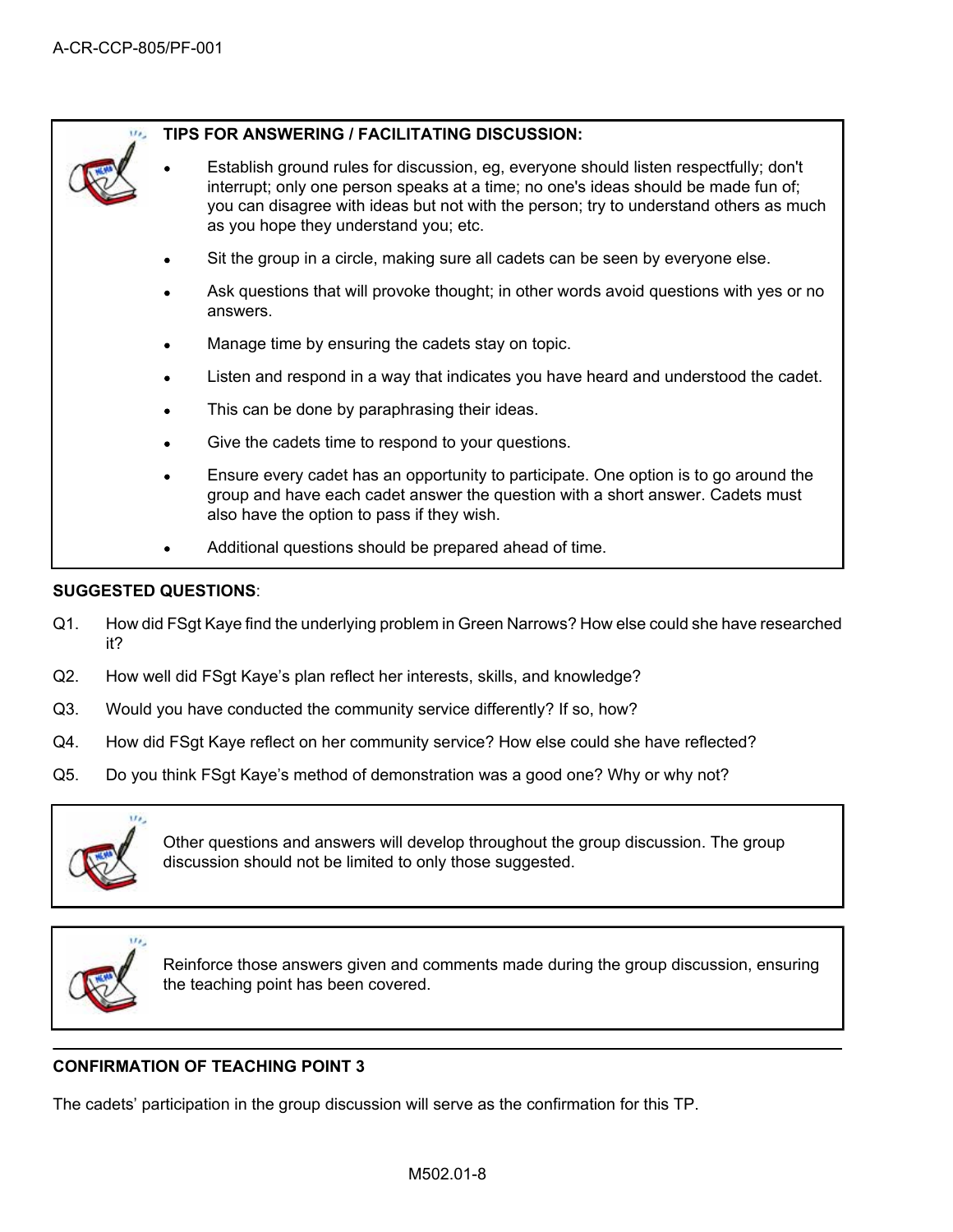# **Teaching Point 4 Have the cadets complete a personal inventory of skills, talents, and interests.**

Time: 10 min Method: Practical Activity

#### **OBJECTIVE**

The objective of this activity is to provide cadets with the opportunity to identify their skills, talents and interests, beginning the first stage of the service learning model.

#### **RESOURCES**

- A copy of the Personal Inventory handout located at Annex B for each cadet, and
- A pen or pencil and eraser for each cadet.

### **ACTIVITY LAYOUT**

Quiet area with table space.

#### **ACTIVITY INSTRUCTIONS**

- 1. Distribute the Personal Inventory handout located at Annex B to each cadet.
- 2. Provide 10 minutes to complete.
- 3. Provide assistance as necessary.

#### **SAFETY**

Nil.

### **CONFIRMATION OF TEACHING POINT 4**

The cadets' participation in the practical activity will serve as the confirmation for this TP.

| <b>Teaching Point 5</b> | Have the cadets brainstorm needs in their community. |
|-------------------------|------------------------------------------------------|
| Time: 10 min            | Method: In-Class Activity                            |

#### **OBJECTIVE**

The objective of the brainstorming activity is to stimulate thought about needs in the cadets' communities that they may address through community service.

#### **RESOURCES**

Whiteboard or flipchart and markers.

### **ACTIVITY LAYOUT**

Classroom with seating arranged in a semi-circle.

#### **ACTIVITY INSTRUCTIONS**

1. Have cadets brainstorm different communities (eg, geographic, interest, and cultural) in their area and write them in a list.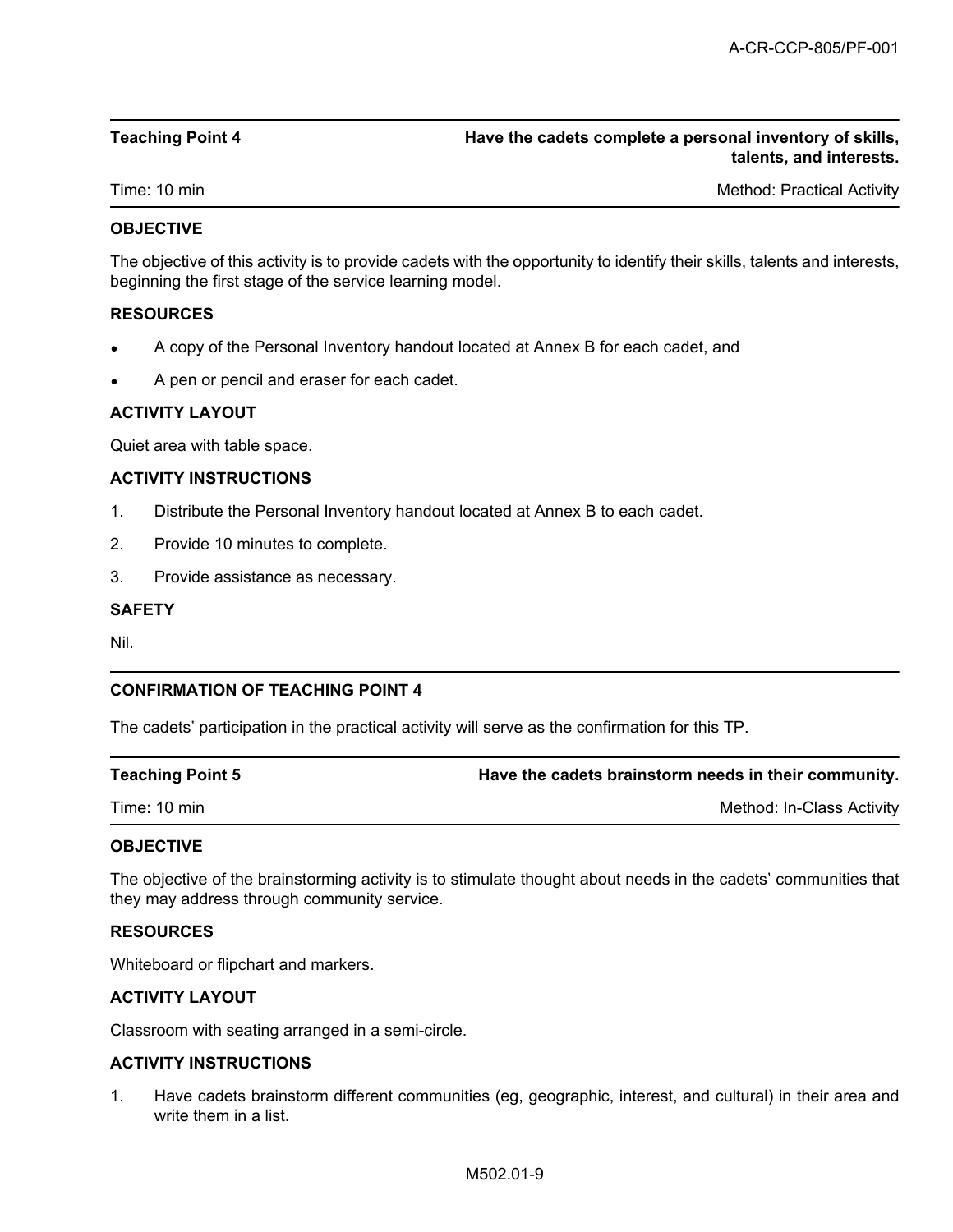2. Have cadets brainstorm different needs within those communities and write them in a list.

# **SAFETY**

Nil.

# **CONFIRMATION OF TEACHING POINT 5**

The cadets' participation in the in-class activity will serve as the confirmation for this TP.

| <b>Teaching Point 6</b> | Have the cadets complete an initial plan for the investigation<br>process. |
|-------------------------|----------------------------------------------------------------------------|
| Time: 15 min            | <b>Method: Practical Activity</b>                                          |

# **OBJECTIVE**

The objective of this activity is to provide cadets with the opportunity to create a plan for an investigative process, continuing the first stage of the service learning model.

### **RESOURCES**

- A copy of the Investigation Plan handout located at Annex C for each cadet.
- A pen or pencil and eraser for each cadet.

# **ACTIVITY LAYOUT**

Quiet area with table space.

### **ACTIVITY INSTRUCTIONS**

- 1. Have the cadets select a need identified during TP 5 or another need.
- 2. Distribute the Investigation Plan handout located at Annex C to each cadet and have them develop a plan to research that need.
- 3. Provide 15 minutes to complete.
- 4. Provide assistance as necessary.

### **SAFETY**

Nil.

### **CONFIRMATION OF TEACHING POINT 4**

The cadets' participation in the in-class activity will serve as the confirmation for this TP.

# **END OF LESSON CONFIRMATION**

### **QUESTIONS**:

- Q1. What are the requirements for successfully completing PO 502 (Perform Community Service)?
- Q2. How is community service tracked?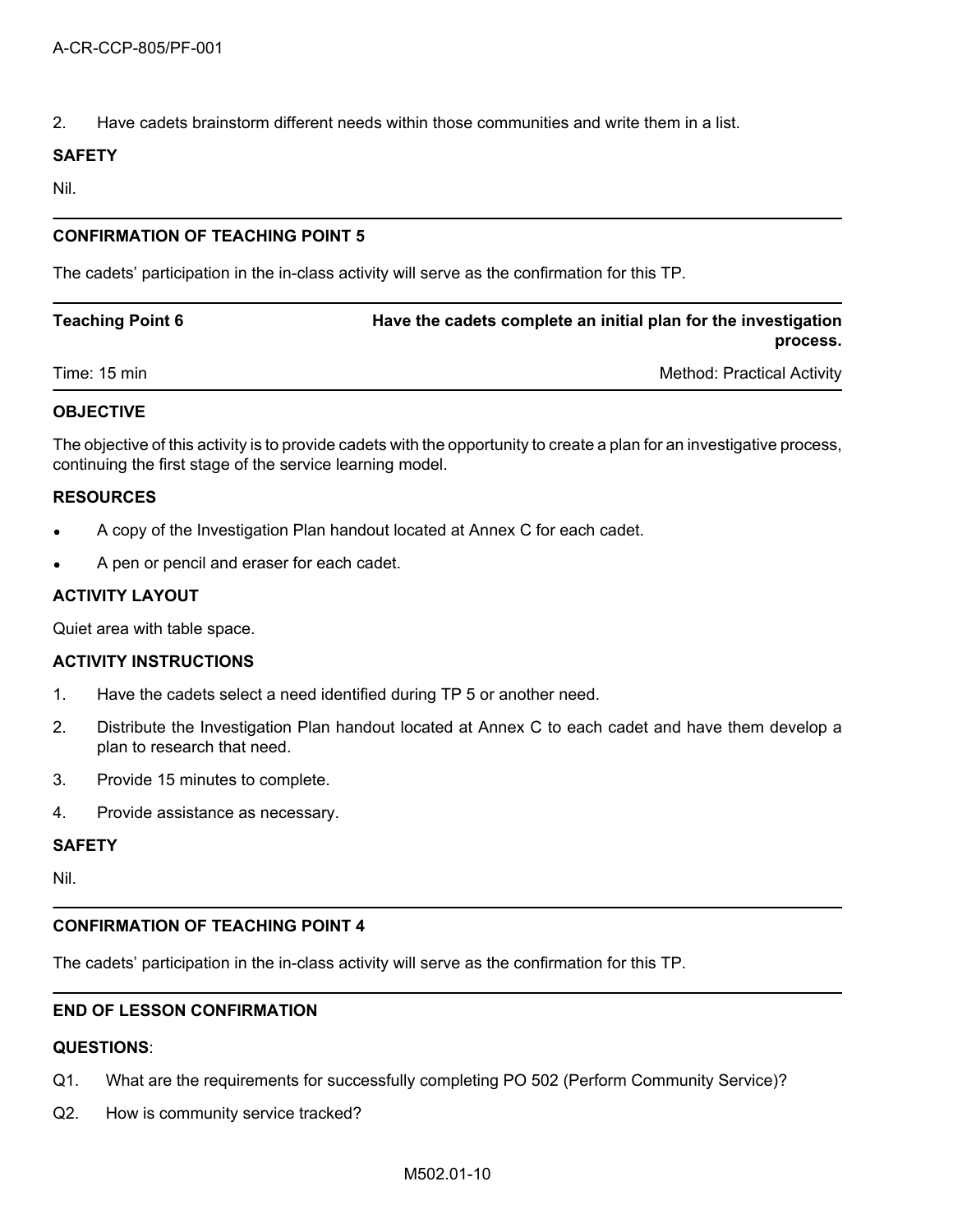Q3. What are the five stages of service learning? Are you required to use them for completing PO 502 (Perform Community Service)?

#### **ANTICIPATED ANSWERS**:

- A1. 45 hours of community service that may not directly benefit the corps / squadron or the sponsor. One community service activity must utilize the service learning model.
- A2. Through the logbook.
- A3. Inventory and Investigation, Preparation and Planning, Action, Reflection, and Demonstration. The stages must be used for at least one community service activity.

## **CONCLUSION**

#### **HOMEWORK / READING / PRACTICE**

Nil.

#### **METHOD OF EVALUATION**

This EO is assessed IAW Chapter 3, Annex B, 502 PC.

#### **CLOSING STATEMENT**

The service learning model is designed to ensure a complete process whereby cadets participate in genuine, meaningful service.

#### **INSTRUCTOR NOTES / REMARKS**

Nil.

### **REFERENCES**

Kaye, Cathryn B. *The Complete Guide to Service Learning: Proven, Practical Ways to Engage Students in Civic Responsibility, Academic Curriculum*, & *Social Action*. Minneapolis, MN: Free Spirit Publishing Inc, 2010.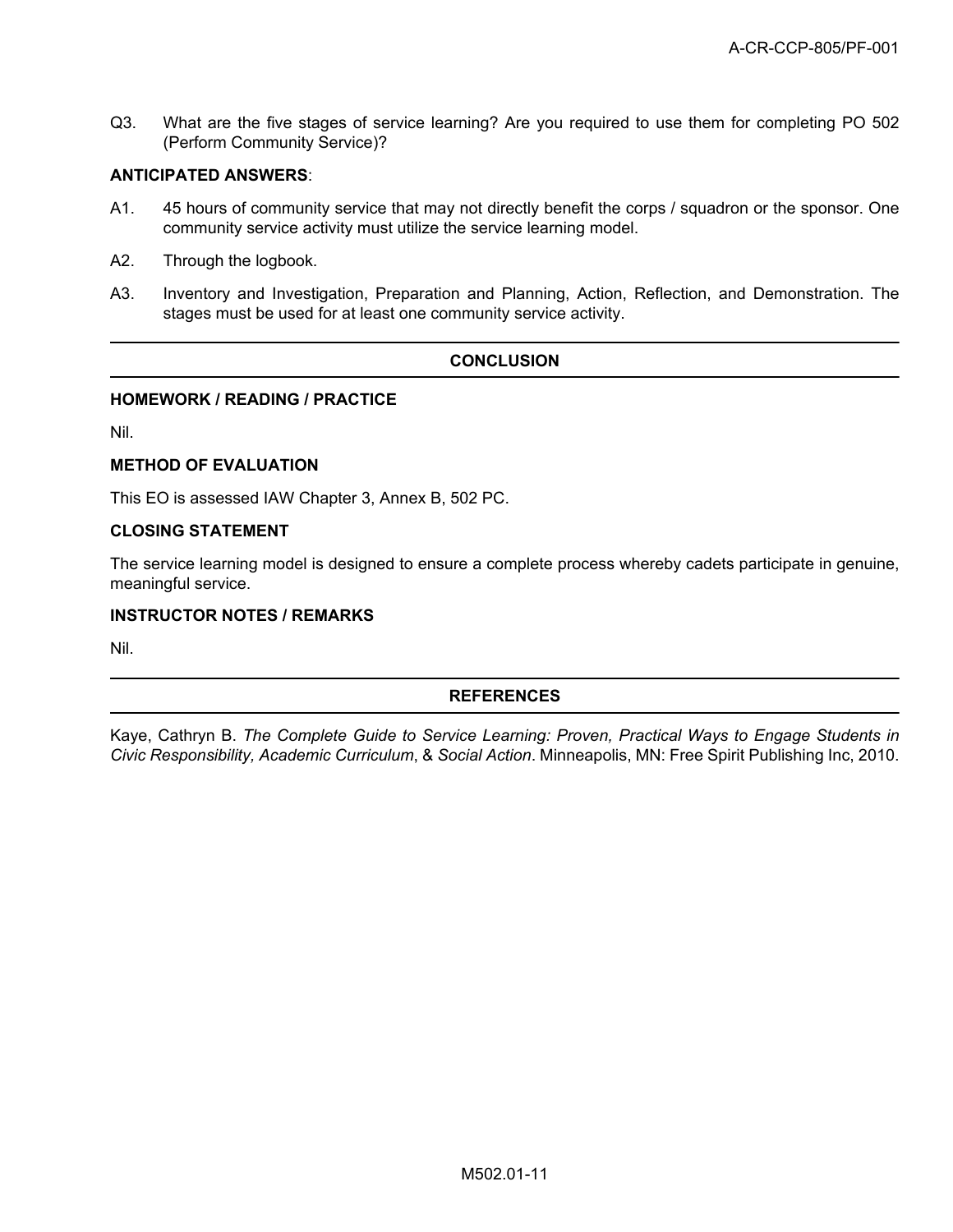THIS PAGE INTENTIONALLY LEFT BLANK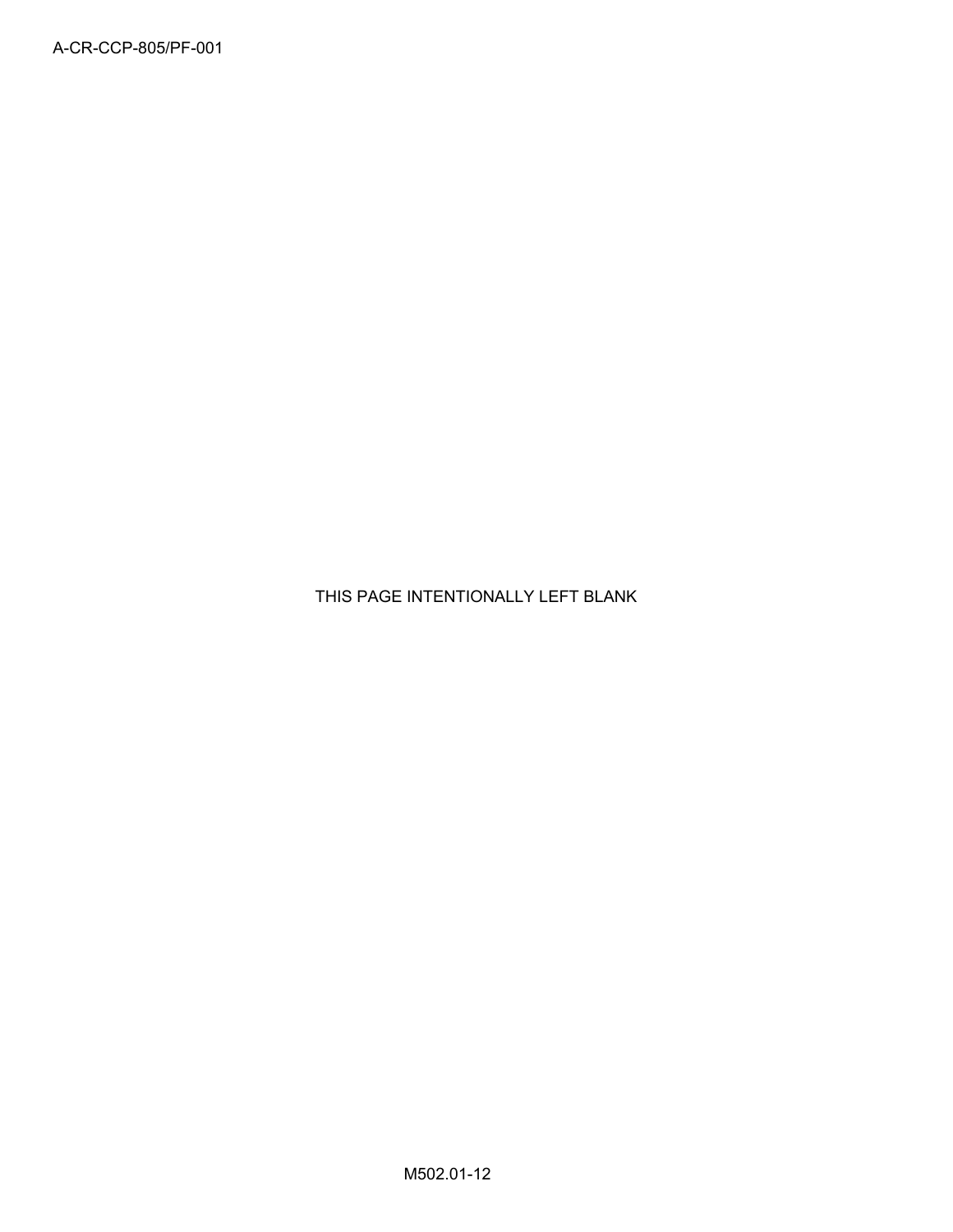# **CASE STUDY: "FLIGHT SERGEANT KAYE AND GREEN NARROWS PARK"**

On the way to her parade night, FSgt Kaye passes through Green Narrows Park. She always arrives at cadets a little bit annoyed. The path is littered with wrappers, cans, and chip bags left by students at the nearby school. While FSgt Kaye stops to pick up a few pieces of litter every night, it only makes a small dent in the look of the park. There's always quite a few pieces left.

One night, after she arrived particularly frustrated, 2Lt Hailstone asked her what the matter was. After FSgt Kaye explained, 2Lt Hailstone left FSgt Kaye with a sympathetic nod. "Let me know if you want to do something about it, Flight Sergeant."

FSgt Kaye considered 2Lt Hailstone's suggestion. What could she do? She surveyed the scene around her: FSgt Kaye was a Flight Commander, a leader. She knew how to organize a team, motivate subordinates, and create a plan. A high school student, she was also a good researcher and writer.

One obvious question still needed to be answered: where was this litter coming from? FSgt Kaye decided to visit the park during her school's lunch break to see if she could learn something new. Instead of finding a vacant park, like on her walks to the squadron, the park was filled with teenagers from the middle school across the street. She watched as students finished their lunches and made their way back to the school. When a boy dropped trash right beside her she couldn't stop herself: "you dropped something!" she called out. "Ya, where else should I put it?" the student replied over his shoulder. As FSgt Kaye looked around, she realized that the student had a point. There were no garbage bins to be seen.

On the walk back to school, FSgt Kaye made a plan. Rather than lead her cadets in garbage sweeps of the park, she would tackle the underlying issue: the lack of garbage bins. Other parts of the city had garbage bins —perhaps this park was just missed. She would contact her city councilor. And, to make it easier on the city, she could offer her cadets' help in installing the bins. She bounced the plan off OCdt Patterson, who agreed to edit the letter if FSgt Kaye liked.

A few weeks later, she heard back. The city had indeed forgotten to include garbage bins in its plan for the park. They would arrange for a few to be installed, if only she could suggest where they be placed. The next week she returned to the park with OCdt Patterson and a group of cadets. With the maps from the city in hand, the cadets got to work counting the trash, finding where most of it ended up, and noting the grid references for the best places for garbage bins.

A few weeks later 2Lt Hailstone noticed the difference in FSgt Kaye. Instead of inspecting uniforms with a frown, she was cheerfully greeting cadets as they came in the door. "How's that park looking?" she asked.

"The park?"

"I was just wondering: you said it was your source of frustration but you seem to be in such a good mood this week."

"Oh, that's right! I guess I have been in a different mood lately. My project turned out great, the trash cans seem to be collecting everything and I got a nice note from the City's planning department commending me and the cadets for the accuracy of the gird references and choices of location."

"Good to hear, Flight Sergeant. I knew you would figure it out."

FSgt Kaye saw one more opportunity to make a difference though. When Lt Daley asked for volunteers to put together static displays for the Annual Ceremonial Review, she quickly volunteered. She wanted other cadets to know how easy it was to effect change in their city.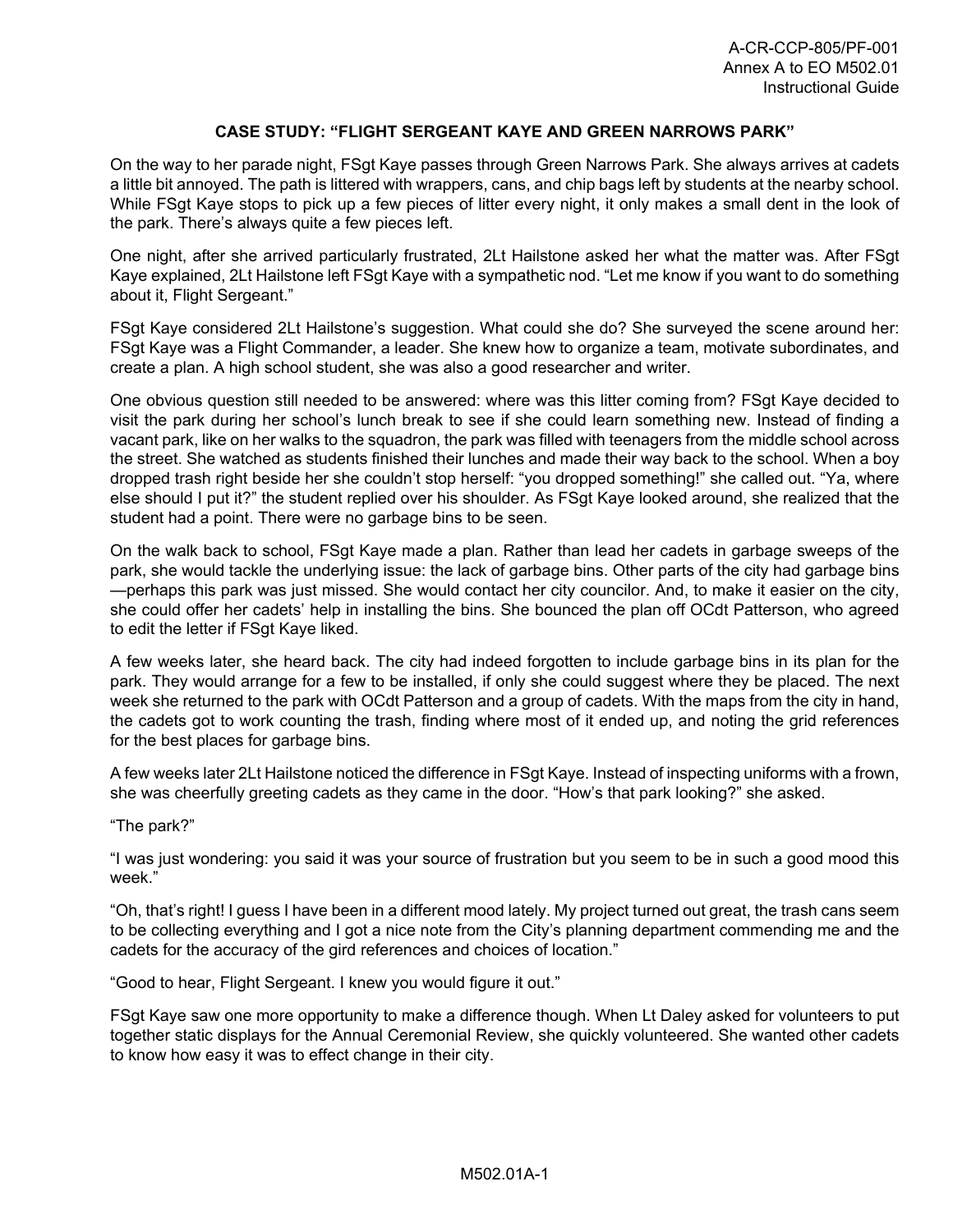THIS PAGE INTENTIONALLY LEFT BLANK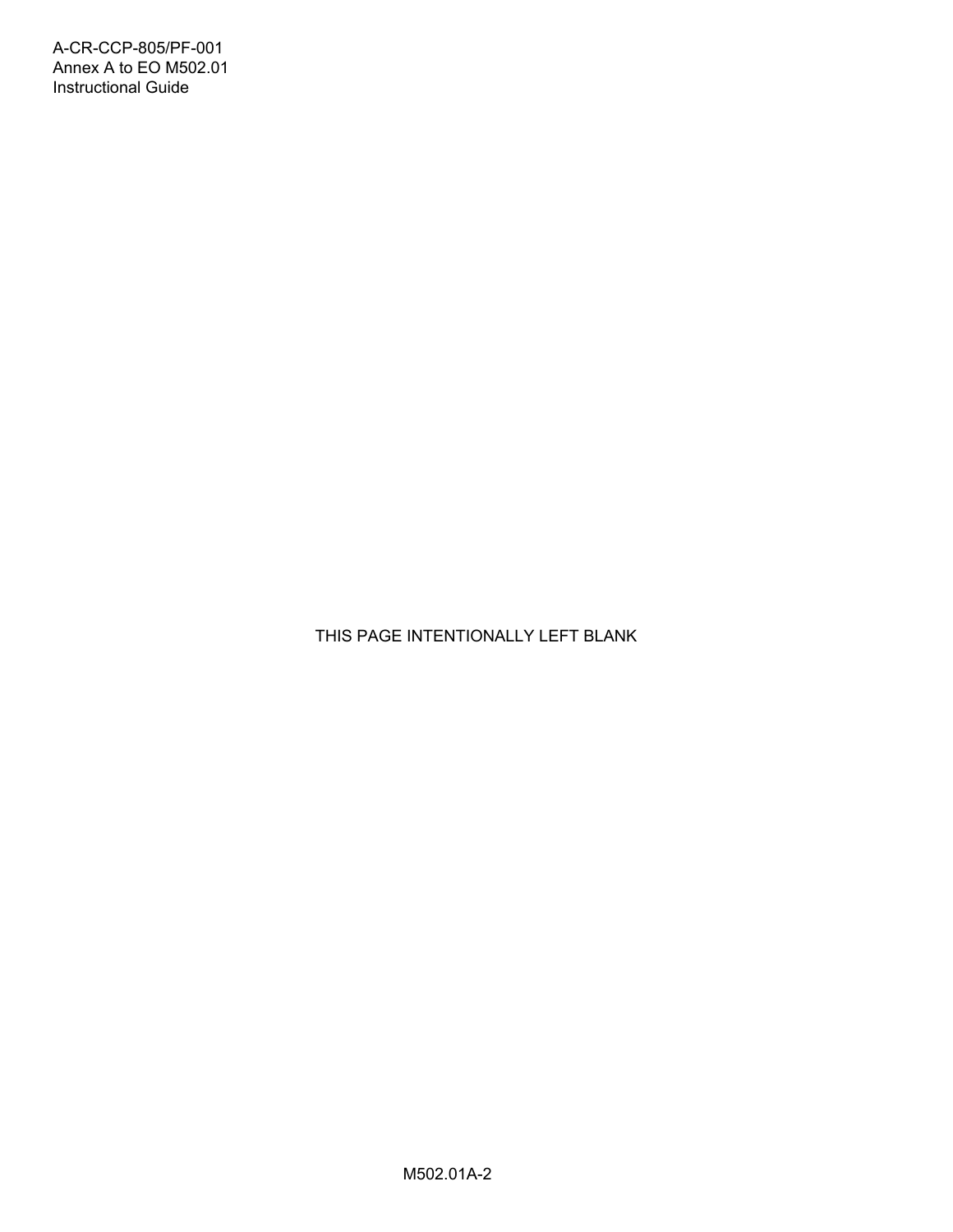# **Personal Inventory**

*Interests*: I like to learn and think about . . .

*Skills and talents*: I can . . .

*Knowledge*: I know . . .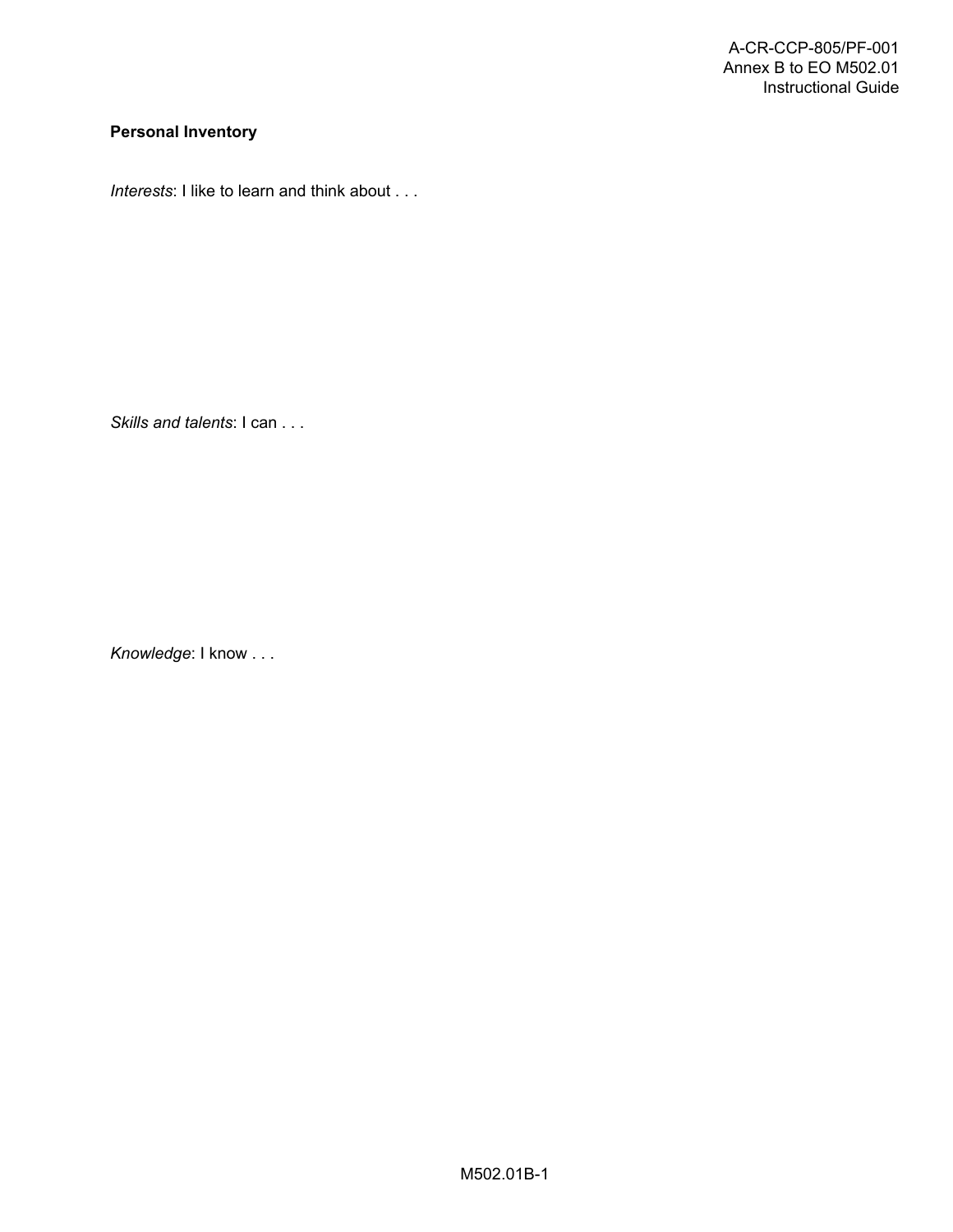THIS PAGE INTENTIONALLY LEFT BLANK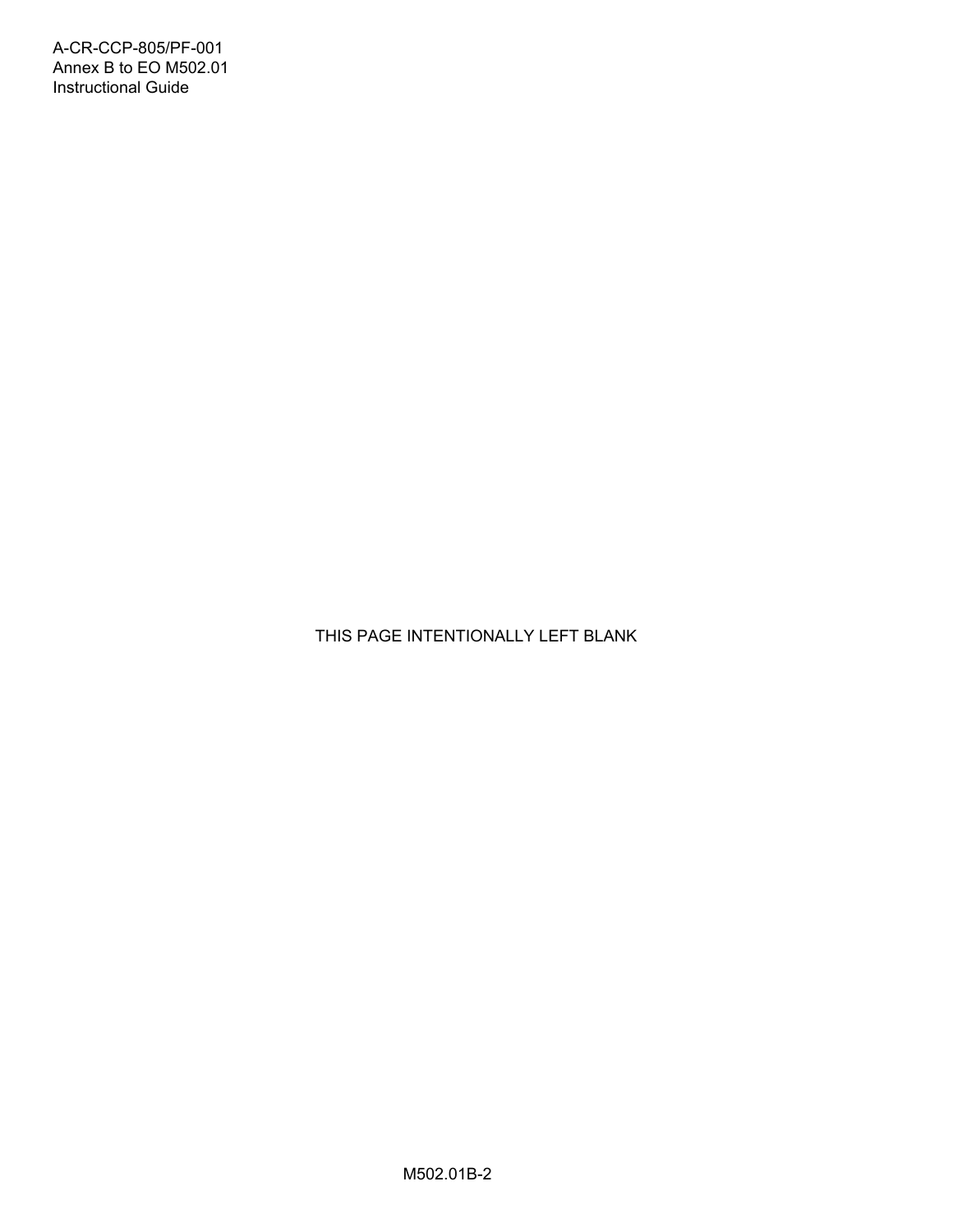# **Investigation Plan**

Use the questions in the following four categories as guides for planning how to find out more about a community need. Not all methods must be used.

**Finding out about** \_\_\_\_\_\_\_\_\_\_\_\_\_\_\_\_\_\_\_\_\_\_\_\_\_\_\_\_\_\_\_\_\_\_\_\_\_\_\_\_\_\_\_\_\_\_\_\_\_\_\_\_\_\_\_\_\_\_\_\_\_\_\_\_\_\_

### **MEDIA**

What media (newspapers, TV stations, radio, etc.) in your community might have helpful information? List ways you can use different media to learn about this need in your community.

### **INTERVIEWS**

Think of a person who is knowledgeable about this topic in your area—perhaps someone in a local organization or government office. Write four questions you would ask this person in an interview.

| An interview with |  |  |  |
|-------------------|--|--|--|
| Questions:        |  |  |  |
| 1.                |  |  |  |
|                   |  |  |  |

2.

3.

4.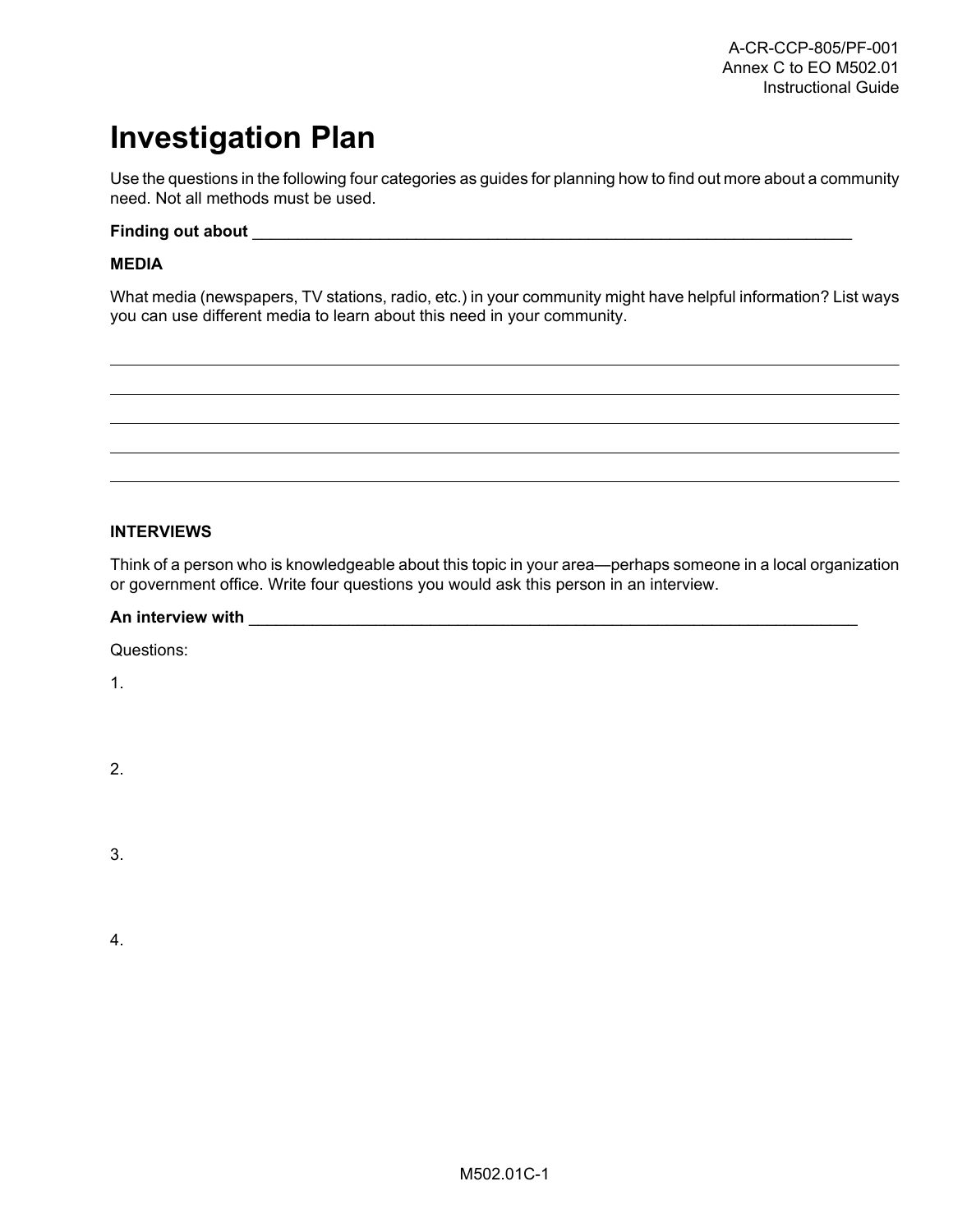A-CR-CCP-805/PF-001 Annex C to EO M502.01 Instructional Guide

# **SURVEY**

A survey can help you find out what people know or think about a topic and get ideas for helping.

Who could you survey—cadets, family members, neighbours? How many surveys would you want completed? Write three survey questions.

Who to survey:  $\blacksquare$  How many surveys:

### **Questions for the survey:**

1.

2.

3.

# **OBSERVATION AND EXPERIENCE**

How can you gather information through your own observation and experience? Where would you go? What would you do there? How would you keep track of what you find out?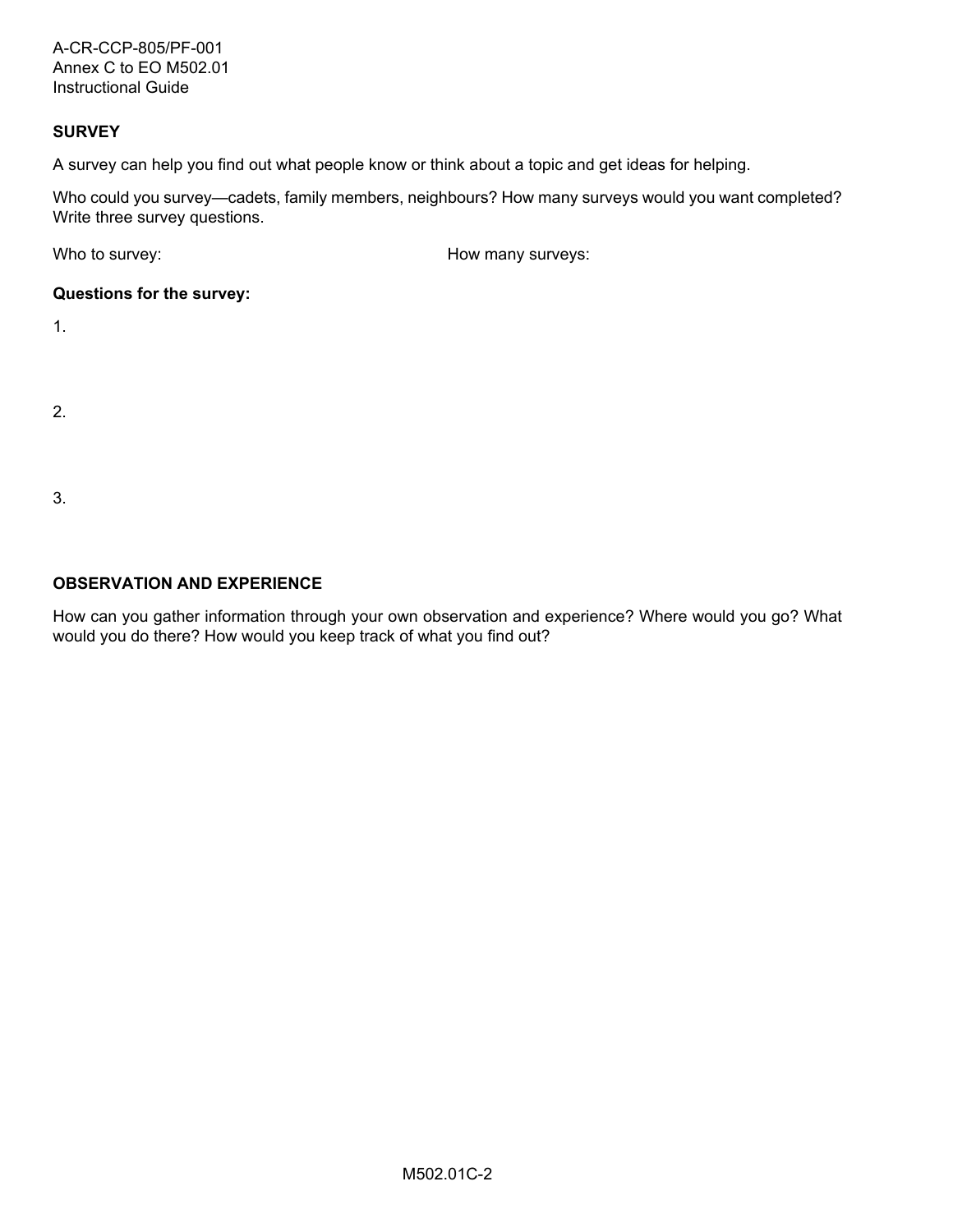A-CR-CCP-805/PF-001 Annex D to EO M502.01 Instructional Guide

# **Four Square Reflection Tool**

| <b>What happened?</b> | How do I feel?    |
|-----------------------|-------------------|
|                       |                   |
|                       |                   |
|                       |                   |
|                       |                   |
|                       |                   |
|                       |                   |
|                       |                   |
|                       |                   |
|                       |                   |
|                       |                   |
|                       |                   |
| Ideas?                | <b>Questions?</b> |
|                       |                   |
|                       |                   |
|                       |                   |
|                       |                   |
|                       |                   |
|                       |                   |
|                       |                   |
|                       |                   |
|                       |                   |
|                       |                   |
|                       |                   |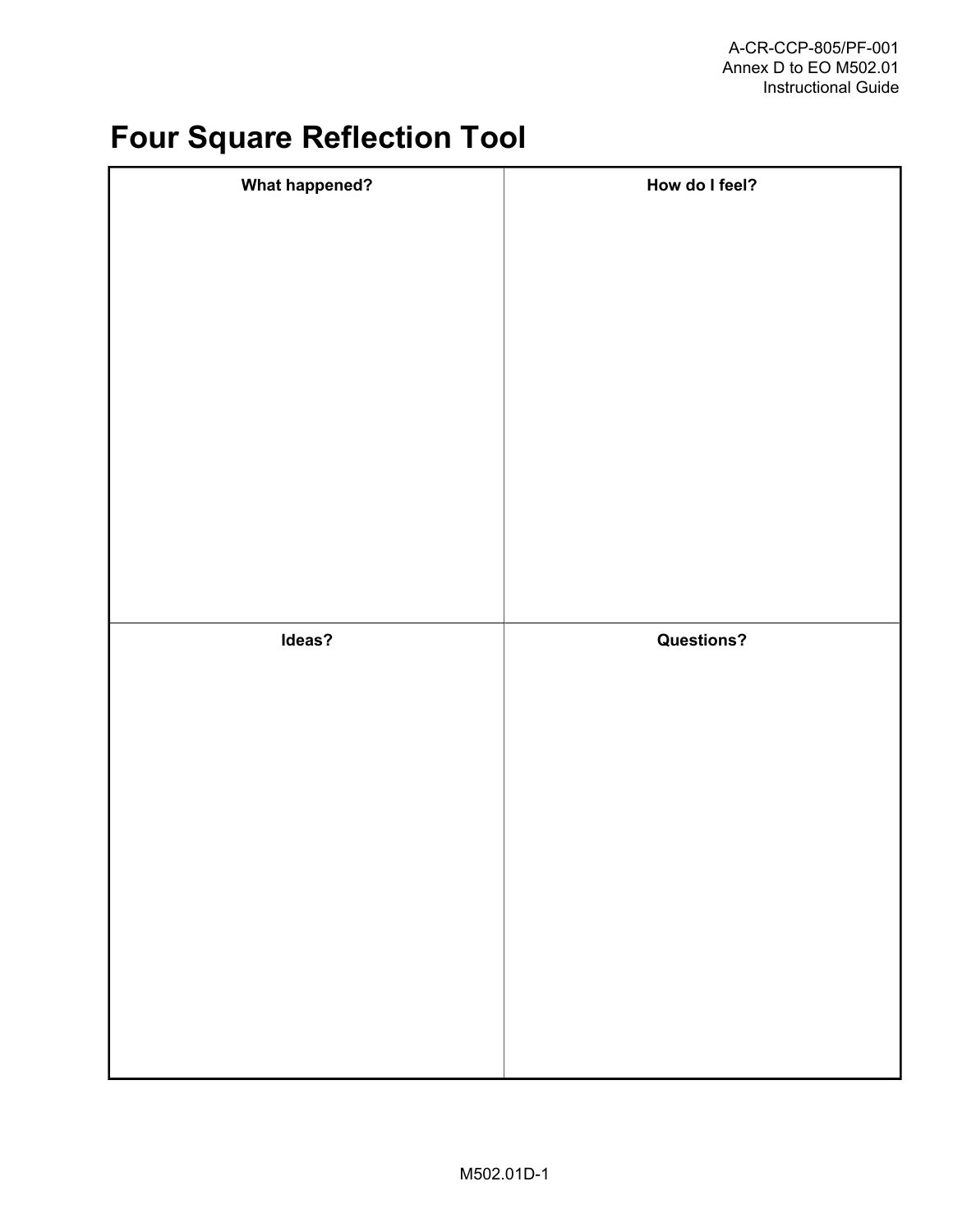THIS PAGE INTENTIONALLY LEFT BLANK